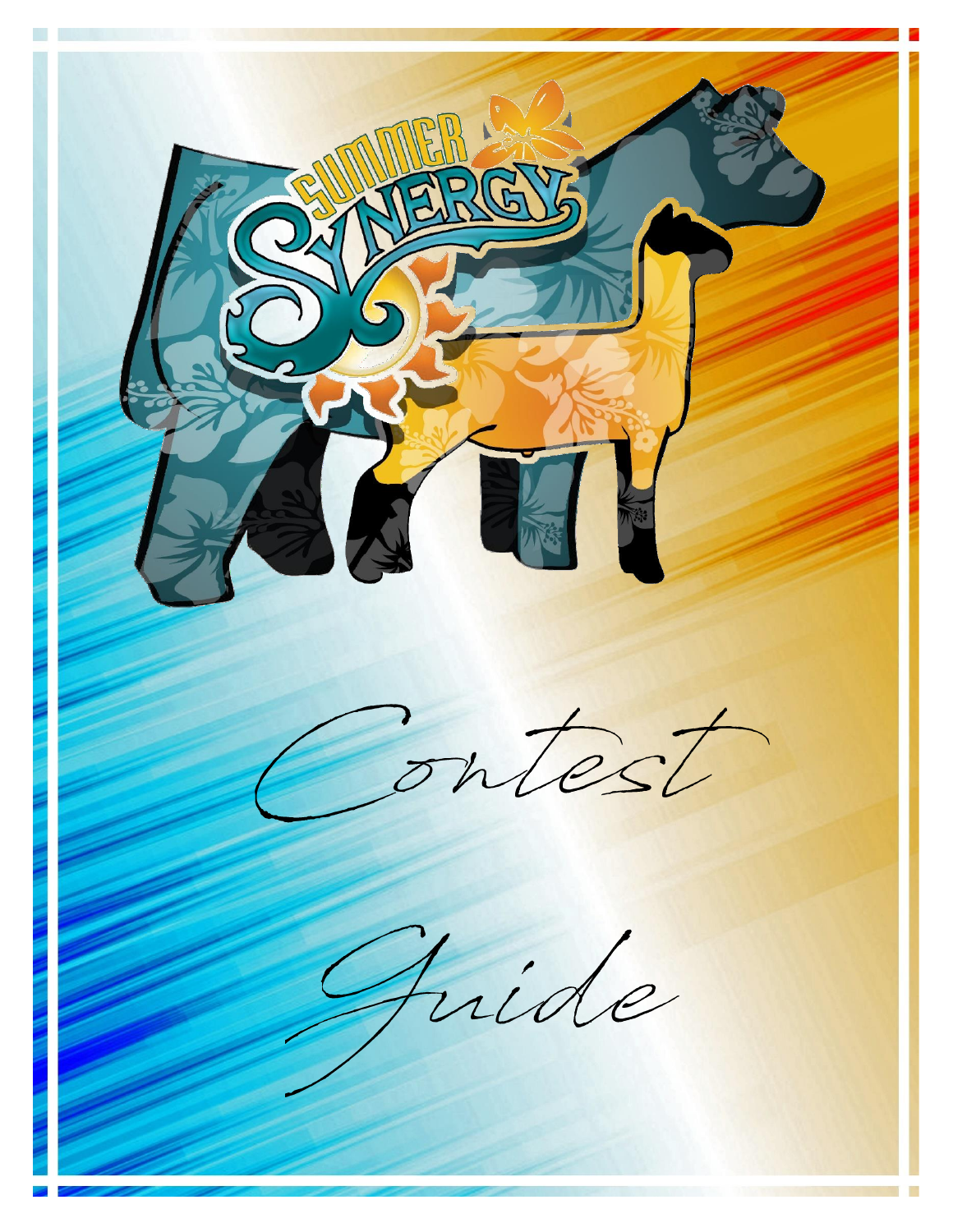### Scholarship Breakdown

Each contests yields a total possible points awarded of 20 points. The Skill Classes yield a maximum total of 100 points. For those qualifying for the interview round, they will have a maximum total of 120 points. Here is how each contest breaks down in points:



#### **Marketing** Contest and **Multi-Species Judging** Contest– open to ALL participants

Participation – 10 points;

- $\checkmark$  Placing in the Top Half 15 points;
- $\checkmark$  Placing in the Top 10 18 points;
- $\checkmark$  Placing in the Top 2 (Champion and Reserve) 20 points.

#### **Team Herdsmanship** Contest

Participation – 10 points;

Top 10 Receives additional Points:

 $\checkmark$  1st – 10 points, 2<sup>nd</sup> – 9 points, 3<sup>rd</sup> – 8 points, 4<sup>th</sup> – 7 points, 5<sup>th</sup> – 6 points, 6<sup>th</sup> – 5 points, 7<sup>th</sup> – 4 points,  $8<sup>th</sup> - 3$  points,  $9<sup>th</sup> - 2$  points,  $10<sup>th</sup> - 1$  point

#### **Species Conformation** Contest

Participation – 10 points;

- $\checkmark$  Advancing to the Championship class (Top Two in each class) 15 points;
- $\checkmark$  Placing in the Top 2 (division / breed Champion and Reserve) 20 points.

#### **'Additional'** Species Contest: *Sheep* Trimming, *Beef* Team Grooming

Participation – 10 points;

Top 10 Receives additional Points:

 $\checkmark$  1st – 10 points, 2<sup>nd</sup> – 9 points, 3<sup>rd</sup> – 8 points, 4<sup>th</sup> – 7 points, 5<sup>th</sup> – 6 points, 6<sup>th</sup> – 5 points, 7<sup>th</sup> – 4 points,  $8<sup>th</sup> - 3$  points,  $9<sup>th</sup> - 2$  points,  $10<sup>th</sup> - 1$  point

#### **Interview** phase

 $\checkmark$  1st – 20 points, 2<sup>nd</sup> – 19 points, 3<sup>rd</sup> – 18 points, 4<sup>th</sup> – 17 points, 5<sup>th</sup> – 16 points, 6<sup>th</sup> – 15 points, 7<sup>th</sup> – 14 points,  $8^{th}$  – 13 points, 9<sup>th</sup> – 12 points, 10<sup>th</sup> – 11 points, 11<sup>th</sup> – 10 points, 12<sup>th</sup> – 9 points, 13<sup>th</sup> – 8 points, 14<sup>th</sup> – 7 points,  $15<sup>th</sup> - 6$  points,  $16<sup>th</sup> - 5$  points,  $17<sup>th</sup> - 4$  points,  $18<sup>th</sup> - 3$  points,  $19<sup>th</sup> - 2$  points,  $20<sup>th</sup> - 1$  point

#### **Tie-Breakers**

- 1) Overall Marketing Score
- 2) Combined Marketing & Multi Species Judging Scores
- 3) Multi Species Judging Oral Reasons Score

### *What if I don't want to participate for a Scholarship?*

Synergy is still an opportunity for you to be as involved and busy as you want to be. There is no requirement that that you must compete in every event. You can pick and choose the elements that are of interest to you. You truly can be as busy or relaxed as you chose to be!

#### **Calgary Stampede International Youth Livestock Scholarships:**

6 Juniors @ \$500 15 Intermediates @ \$1000 10 Seniors @ \$1000 5 Seniors @ \$2000 4 Seniors @ \$3000 **TOTAL: \$50,000** \$57,500**Calgary Stampede** 

#### **Synergy Scholarships:**

Alberta Beef Producers:  $\checkmark$  2 Juniors @ \$500each Gary D. Smith Memorial:  $\checkmark$  1 Senior @ \$1000 Ellis Edge Memorial:  $\checkmark$  1 Senior @ \$1000 Leadership Scholarships:  $\checkmark$  2 Seniors @ \$1000 each KFC Farms Trades:  $\checkmark$  2 Seniors @ \$1000 each Olds College Recruitment:  $\checkmark$  1 Senior Draw @ \$500 **TOTAL: \$7,500**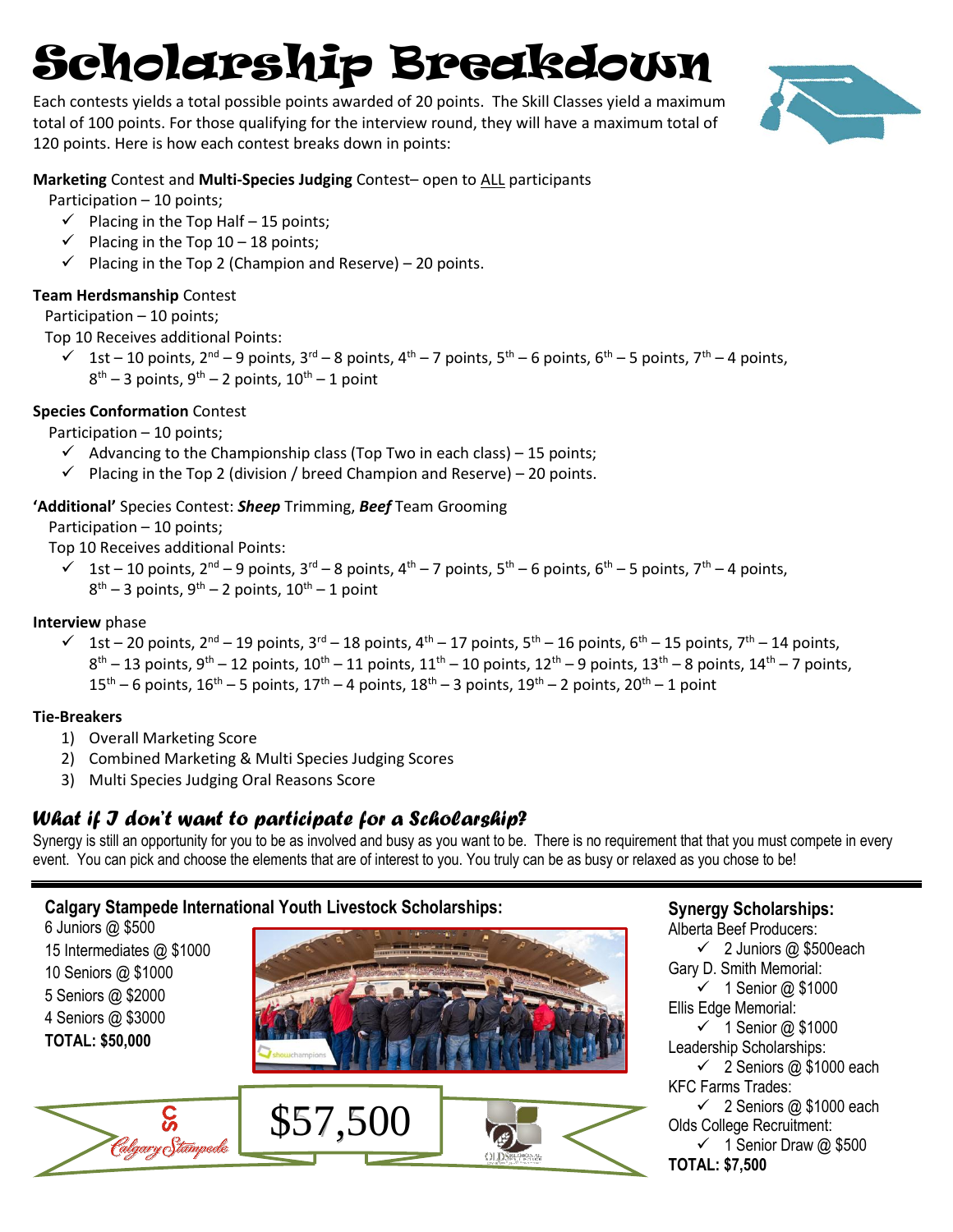# Marketing Contest

• **Project Submission:** Wednesday, June 15th



- **Contest Guidelines**
	- o Marketing topics, specific to each age category, are selected each year to challenge youth to think critically and creatively
	- o Topics can range from industry awareness, community engagement, new product and new market strategy, enhanced communication tactic, fundraising ideas, etc.
	- o These topics will be posted on website and Facebook prior to Synergy; more contest guidelines accompany topics
	- o Prizes will be awarded to the Top Two individuals in each age category

# Photography Contest

- **Project Submission: Tuesday, June 28th**
- **Contest Guidelines**
	- o Photography topics, specific to each age category, are selected each year to challenge youth to create and capture impactful images
	- o These topics will be posted on website and Facebook prior to Synergy; more contest guidelines accompany topics
	- o Prizes will be awarded to the Top Two individuals in each age category

# Judging Camp

- **When: 8:30am on Tuesday, July 12th**
- **Location:** Cow Palace
- **Camp Guidelines**
	- o This program is targeted to you who have a keen interest in Multi Judging and want to improve their experience, confidence and ability
	- o Registered participants will focus on the mechanics of elevated oral reasons, picturing the ideal and feeling more confident with recall practices and comparative analysis
	- o Beef & Sheep workouts will provide an interactive model for participants to ask questions and challenge coaches to the "why" and "explanation" of differences and **similarities**
	- o Feedback from Camp Coaches will be provided to each participant who willingly gives reasons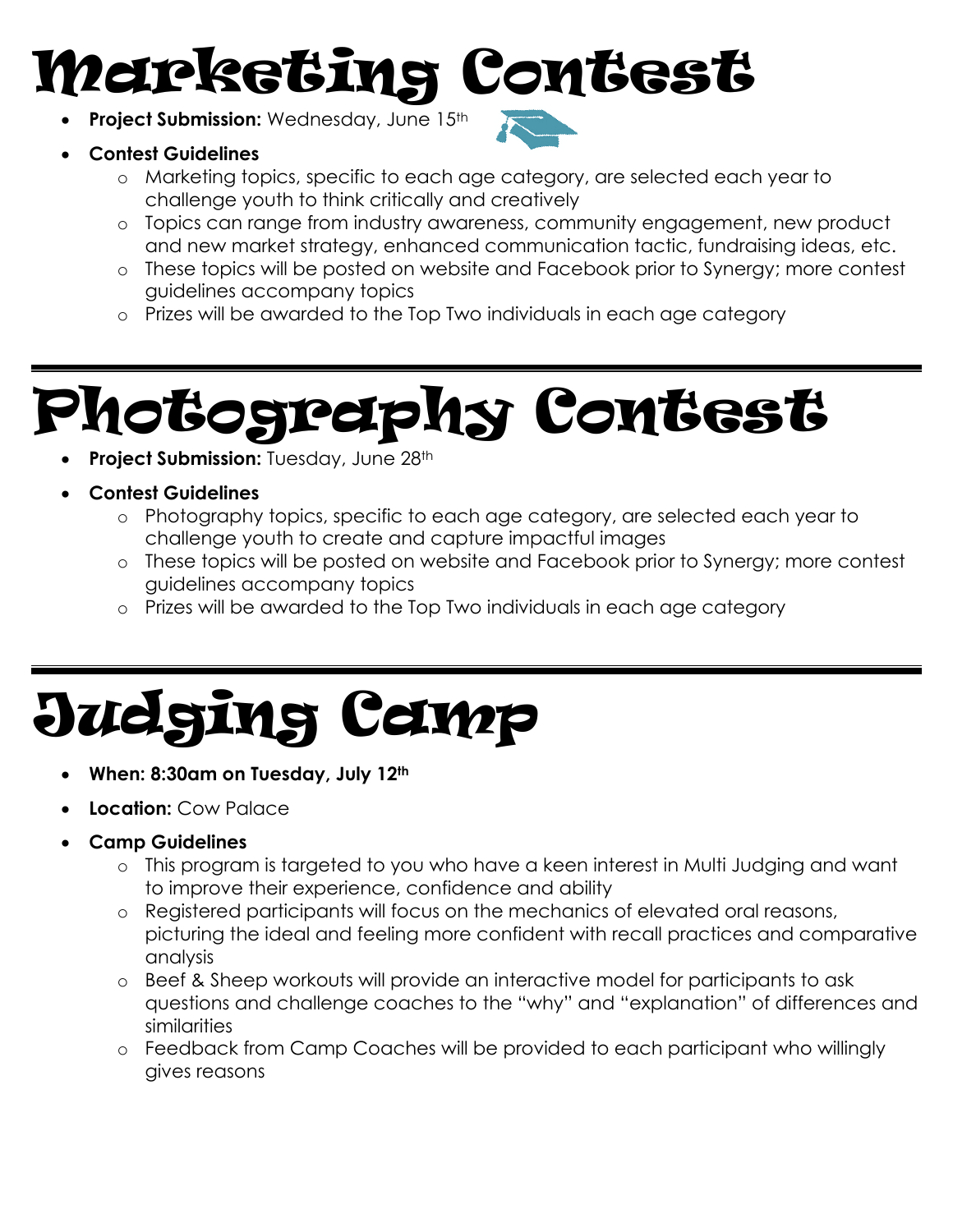# Multi Judging Contest

- **When: 8:00am on Wednesday, July 13th**
- **Location:** Pavilion



- **Contest Guidelines**
	- o All registered 4-H & Synergy Exhibitors will participate
	- o Juniors: ages 9 11; Intermediate: ages 12 14; Senior: ages 15 20
	- o Critiques are available online at www.summersynergy.ca
	- o Contestants are divided into groups where a group leader will guide you through the contest. These group leaders are more than willing, capable and knowledgeable to assist any contests with questions
	- o All classes will be judged one after the other based on a timed rotation
	- o Each card identifies contestant name, class and if it is a "reasons" class
	- o Once cards are collected, they will not be returned to the contestant
	- o Oral reasons will be given once all classes are judged and excused from the ring
	- o Group leaders will direct contestants to the appropriate judge for oral reasons
	- o Once all designated oral reasons are complete, contestants may leave the ring
	- o Any and all talking and use of cell phones is prohibited one warning and then disqualification
	- o Any and all abuse of event guidelines will result in an immediate zero for multi judging

## Show Team Judging

- **When: 1:00pm (Beef) & 2:00pm (Sheep) on Wednesday, July 13th**
- **Location:** MegaDome Arena (Beef) & Infield Showring (Sheep)
- **Show Team Judging Guidelines**
	- o Participants have selected partners prior to event for team posting early Tuesday morning
	- o Teams will consist of one Acting Judge and one Acting Ringman
	- o Teams will work together to complete: placing of the class, working of the ring, oral reasons to the public on a microphone and removing the class from the show ring.
	- o Classes will be close but NOT be identical for each contestant team; approximately 4-5 animals per class and may not be consistent ages
	- o Qualified officials will recognize the inconsistent nature of classes focusing more on the complete show ring management and quality justification of oral reasons
	- o Prizes will be awarded to the Top Two teams in each age category
	- o Top three Beef teams in each age category will represent Summer Synergy at the Western Canadian Show Team Judging Finals in August
	- o Junior Beef Breed Associations will qualify from the Top 1/3 teams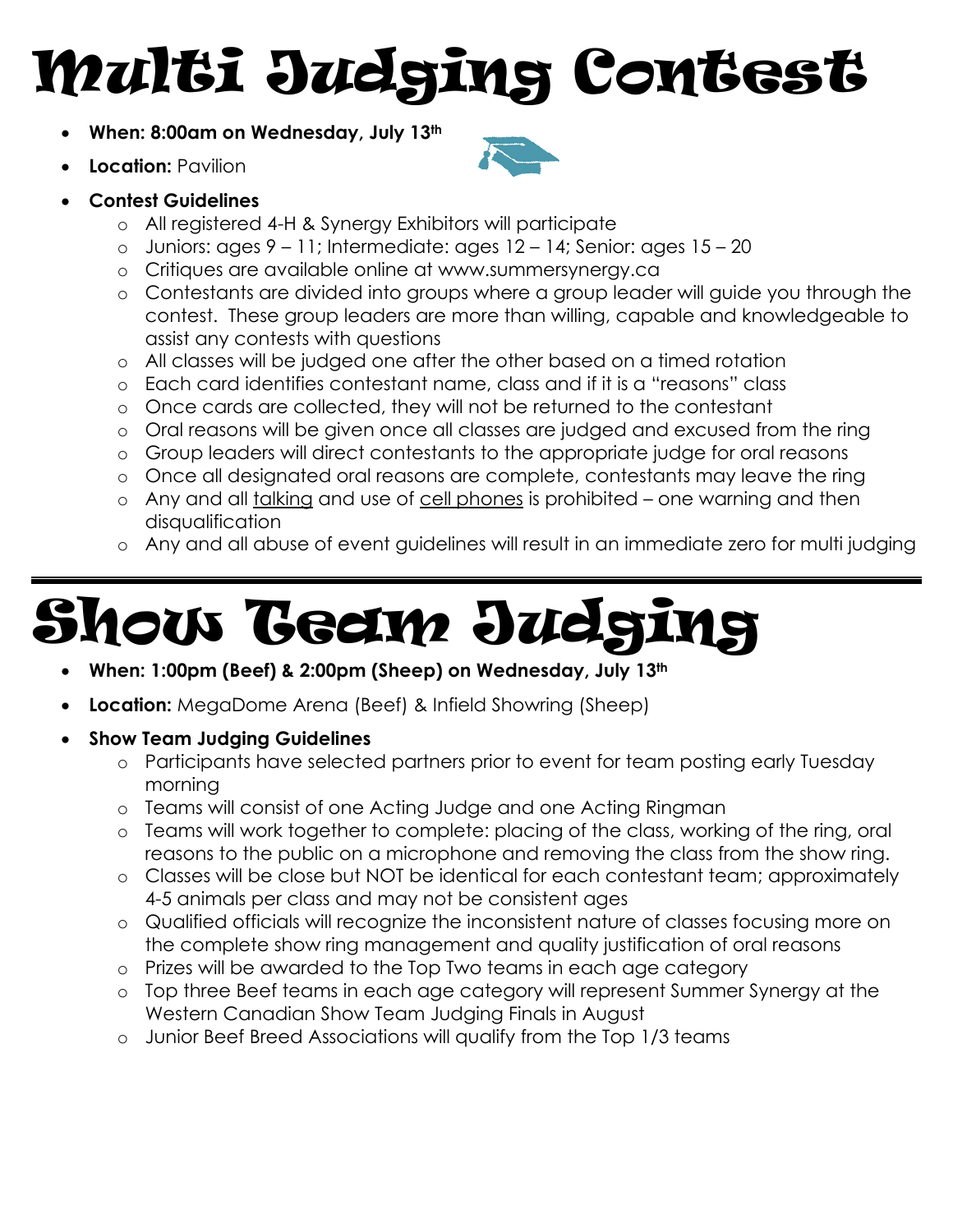### 4-H Showmanship

- **In conjunction with Show Team Judging Contests**
- **Showmanship Guidelines**
	- o 4-H Showmanship will occur at the same time as STJ so abide by heats and rotations and be on time for classes
	- o Official Showmanship Judge(s) will inform Announcer of those advancing to the Semi-Finals; those Advancing will be identified on designated results boards
	- o Semi-Finals and Finals will be determined by the Judge and announced accordingly
	- o Prizes will be awarded to the Top Two individuals in each age category
	- o 4-H Beef Showmanship finalists do not qualify for Master Showmanship

### Beef Team Grooming Contest

• **When: 9:00am on Thursday, July 14th** 

**Location:** MegaDome Arena



- o Juniors: ages  $9 11$ ; Intermediate: ages  $12 14$
- o Senior: Division II ages 15 17; Division I ages 18 20
- o Access to one power unit per individual
- o Chute set-up based on number of individuals per heat (ie: 8 10)
- o Heats will be posted Tuesday
- o 15 minutes timeframe for 'full' grooming by Teams of 3
- o Teams can pick your partners; we can assign partners for those that require
- o Judge score participants based on a points system
- o Prizes will be awarded to the Top Two Teams in each age category

### Sheep Trimming Contest

- **When: 9:00am Thursday, July 14th**
- **Location:** Infield Showring



- o Juniors: ages  $9 11$ ; Intermediate: ages  $12 14$ ; Senior: ages  $15 21$
- o A lamb which has never been washed or trimmed will be provided for participants. Lambs are to be distributed at random and all competitors will be given 45 minutes to trim.
- o Juniors, Intermediates, and Seniors to compete separately
- o No Products will be allowed in this class. It is a dry class, meaning no water either
- o Be prepared for Feedlot Lambs
- o Please bring appropriate equipment
- o Prizes will be awarded to the Top Two individuals in each age category



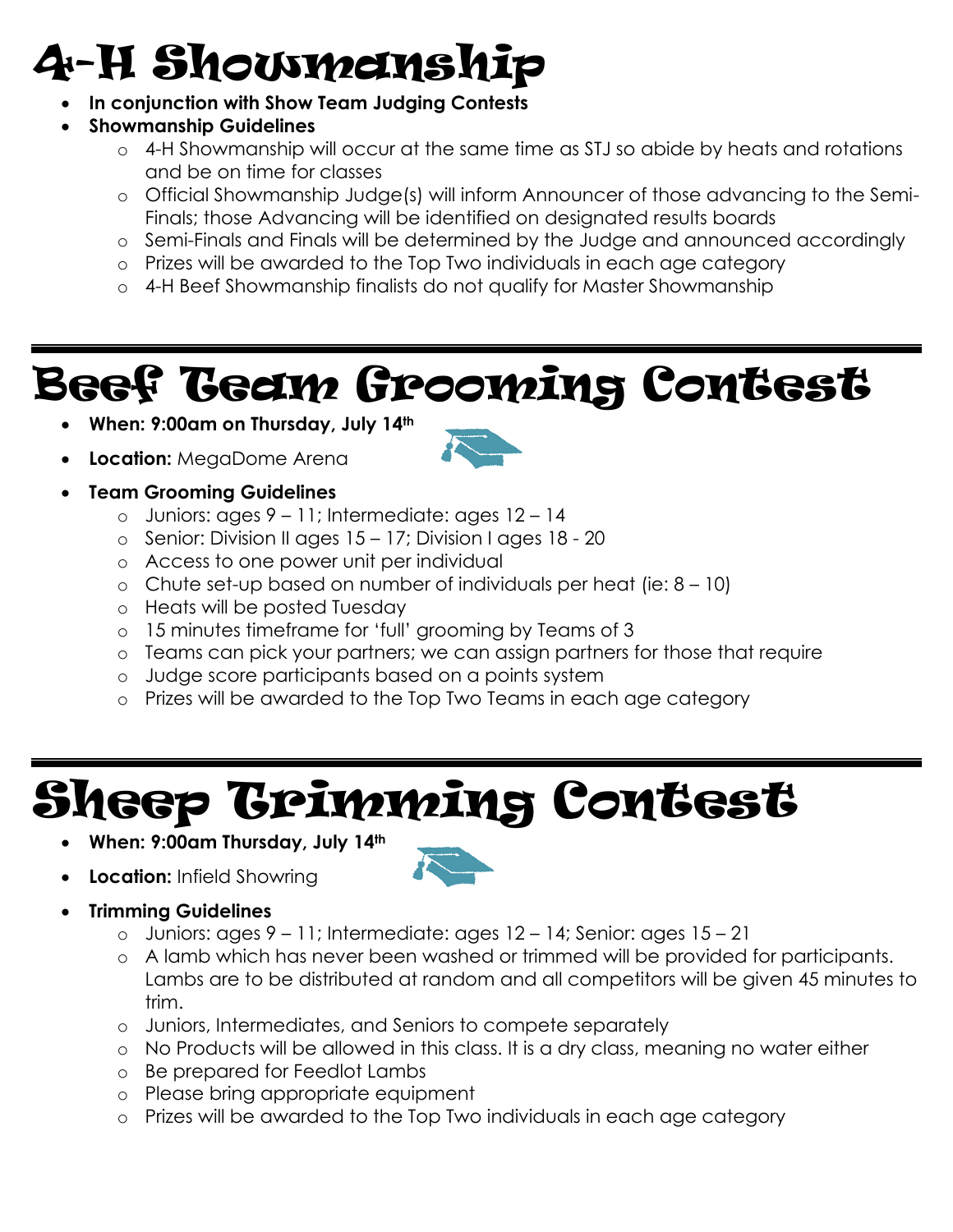# Team Herdsmanship

- **When: 2pm on Thursday, July 14th**
- **Location:** Pavilion



- **Contest Guidelines**
	- o Teams are pre-determined and consisting of at least one Junior, Intermediate and Senior member with both Beef and Sheep species participation represented
	- o Each Team will be posted with a start time and encouraged to meet prior to contest
	- o Immediately prior to their posted time, each team will take a team photo
	- o Each team will rotate through a series of 10 stations that focus on farm and ranch tasks that they must accomplish as a team within an identified time limit
	- o Each station is facilitated by a volunteer leader
	- o Station topics may include, but not limited to:
		- Farm safety exercises, animal husbandry practices, farm record keeping, seed/forage/tool identification, strategic planning, etc.
	- o Points are allocated by level of participation, team work, interaction with leader

### Sheep Showmanship

- **When:**
- **Location:** Infield Showring
- **Sheep Showmanship Guidelines**
	- o Members will compete using their own animal, provided the animal is registered for the 4-H Alberta Sheep Show or the Open Junior Sheep Show
	- o A member entering the show without either a ewe animal may be supplied with a lamb by the committee
	- o 4-H members will be judged throughout the conformation classes
	- o Prizes will be awarded to the Top Two individuals in each age category

### Open Junior Beef Showmanship

- **When: 11:00am Friday, July 15th**
- **Location:** MegaDome Arena
- **Beef Showmanship Guidelines**
	- o Exhibitors must qualify to the Showmanship Semi Finals based on their Conformation classes
	- o If qualified with more than one animal, exhibitors can choose which of their own animals to take into semifinals*;* all exhibitors must show their own single animal in their showmanship class, semifinals and/or finals and must not switch for any reason
	- o Non-livestock competing participants may be designated an animal to show
	- o Beef Showmanship is NOT a dry brush show
	- o Junior Champion & Reserve, Intermediate Champion & Reserve, Senior Div I & Div II Champions qualify to Master Showmanship
	- o Prizes will be awarded to the Top Two individuals in each age category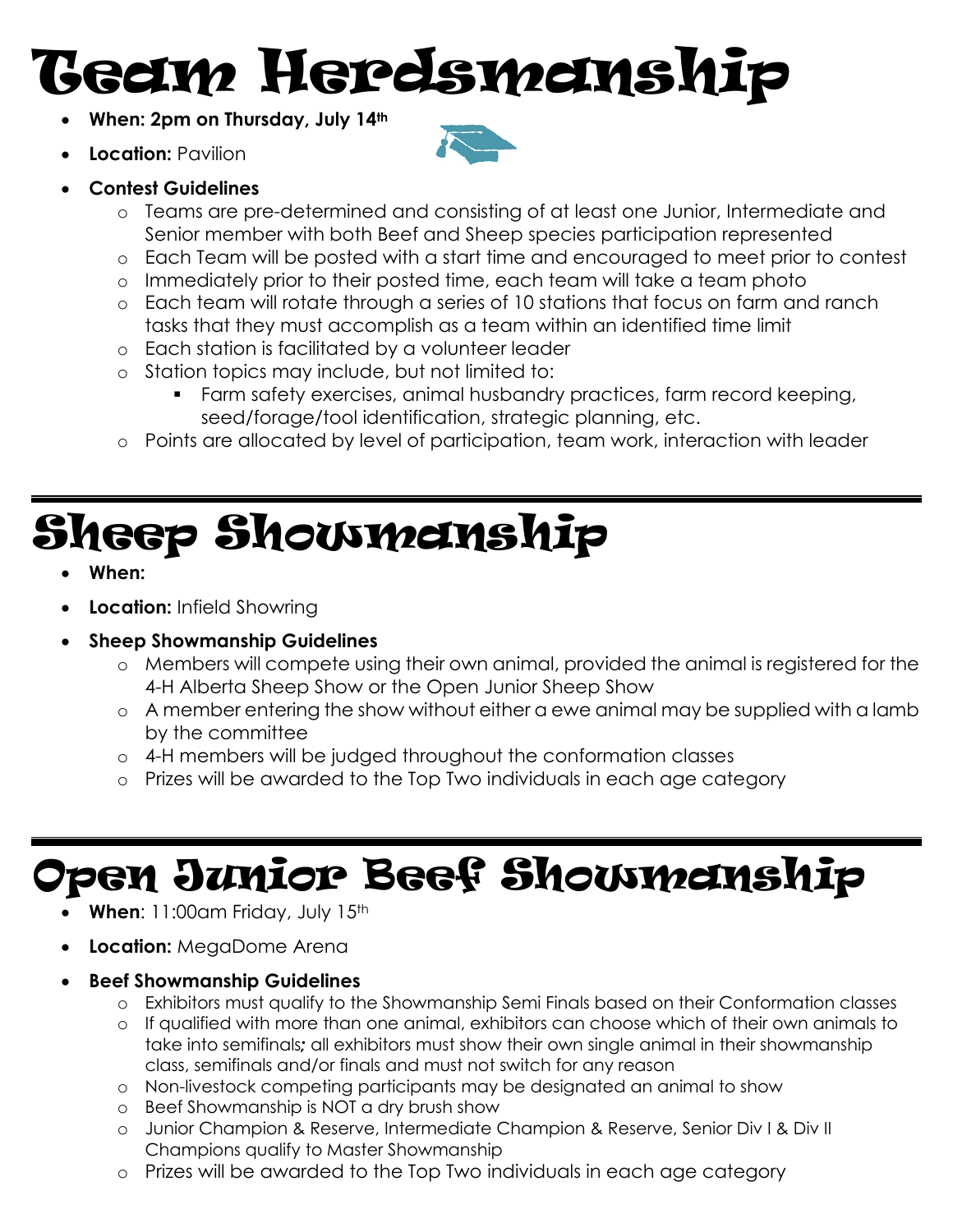# Master Showmanship

- **When: 12:00pm on Saturday, July 16th**
- **Location:** MegaDome Arena
- **Contest Guidelines**
	- o Each Junior, Intermediate and Senior Champion and Reserve Showman from Beef & Sheep will qualify for Master Showmanship; For Beef, it is the Div I & Div II Champions only
	- o Each Champion and Reserve will come to the Showring with their respective showmanship animal
	- o There will be three small show rings that will work showmen with respective techniques relative to each species: Beef, Sheep & Mystery
	- o Each species group will have 10 minutes to show beef, sheep and third class
	- o Handlers will be available to hold so that showmen can move from one ring to another
	- o One judge will remain in each showring to rank showmen from top to bottom based on showmen's talent and ability
	- o Rankings will be tallied and one (1) Master Showman will prevail for each Junior, Intermediate and Senior

## Grand Drive

- **When: 1:30pm on Saturday, July 16th**
- **Location:** MegaDome Arena
- **Beef Contest Guidelines**
	- o Each Purebred and Commercial Beef Breed Champion in addition to the Purebred and Commercial Champion Females from 4-H Alberta Beef Heifer Show will compete for overall Supreme Purebred Championship and Supreme Commercial Championship
	- o A panel of three judges will independently evaluate the qualified females and rank from top to bottom for each Purebred and Commercial divisions
	- o The overall Supreme Purebred and Commercial Females will advance to Calgary Stampede for Supreme recognition and display on July 17<sup>th</sup>
- **Sheep Contest Guidelines**
	- o Each Ewe Lamb, Yearling Ewe and Mature Ewe from the 4-H Alberta Sheep Show and the Open Junior Sheep Show will compete for overall Supreme Sheep Championship
	- o A panel of three judges will independently evaluate the qualified females and rank from top to bottom
	- o The overall Supreme Sheep and Supreme Flock will advance to Calgary Stampede for Supreme recognition and display on July 17<sup>th</sup>

### *Beef & Sheep Herdsman*

Awards are presented to the top Beef & Sheep Herdsman based on overall appeal and professionalism of stall and livestock, entry completion, sportsmanship & attitude.